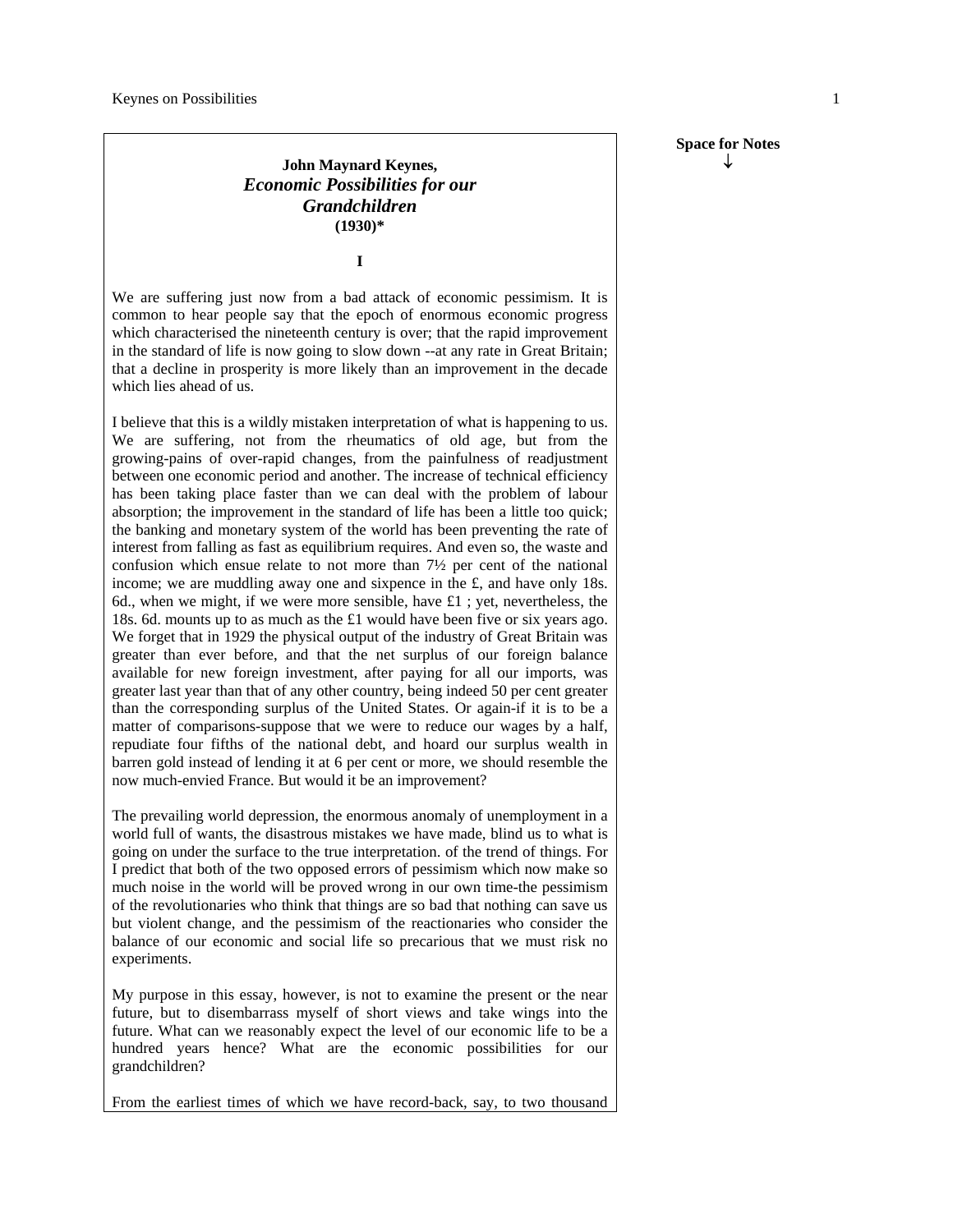years before Christ-down to the beginning of the eighteenth century, there was no very great change in the standard of life of the average man living in the civilised centres of the earth. Ups and downs certainly. Visitations of plague, famine, and war. Golden intervals. But no progressive, violent change. Some periods perhaps So per cent better than othersat the utmost 1 00 per cent better-in the four thousand years which ended (say) in A. D. 1700.

This slow rate of progress, or lack of progress, was due to two reasons-to the remarkable absence of important technical improvements and to the failure of capital to accumulate.

The absence of important technical inventions between the prehistoric age and comparatively modern times is truly remarkable. Almost everything which really matters and which the world possessed at the commencement of the modern age was already known to man at the dawn of history. Language, fire, the same domestic animals which we have to-day, wheat, barley, the vine and the olive, the plough, the wheel, the oar, the sail, leather, linen and cloth, bricks and pots, gold and silver, copper, tin, and lead-and iron was added to the list before 1000 B.C.-banking, statecraft, mathematics, astronomy, and religion. There is no record of when we first possessed these things.

At some epoch before the dawn of history perhaps even in one of the comfortable intervals before the last ice age-there must have been an era of progress and invention comparable to that in which we live to-day. But through the greater part of recorded history there was nothing of the kind.

The modern age opened; I think, with the accumulation of capital which began in the sixteenth century. I believe-for reasons with which I must not encumber the present argument-that this was initially due to the rise of prices, and the profits to which that led, which resulted from the treasure of gold and silver which Spain brought from the New World into the Old. From that time until to-day the power of accumulation by compound interest, which seems to have been sleeping for many generations, was re-born and renewed its strength. And the power of compound interest over two hundred years is such as to stagger the imagination.

Let me give in illustration of this a sum which I have worked out. The value of Great Britain's foreign investments to-day is estimated at about £4,000,000,000. This yields us an income at the rate of about 6½ per cent. Half of this we bring home and enjoy; the other half, namely, 3¼ per cent, we leave to accumulate abroad at compound interest. Something of this sort has now been going on for about 250 years.

For I trace the beginnings of British foreign investment to the treasure which Drake stole from Spain in 1580. In that year he returned to England bringing with him the prodigious spoils of the *Golden Hind.* Queen Elizabeth was a considerable shareholder in the syndicate which had financed the expedition. Out of her share she paid off the whole of England's foreign debt, balanced her Budget, and found herself with about £40,000 in hand. This she invested in the Levant Company --which prospered. Out of the profits of the Levant Company, the East India Company was founded; and the profits of this great enterprise were the foundation of England's subsequent foreign investment. Now it happens that £40,ooo accumulating at 3f per cent compound interest approximately corresponds to the actual volume of England's foreign investments at various dates, and would actually amount to-day to the total of £4,000,000,000 which I have already quoted as being what our foreign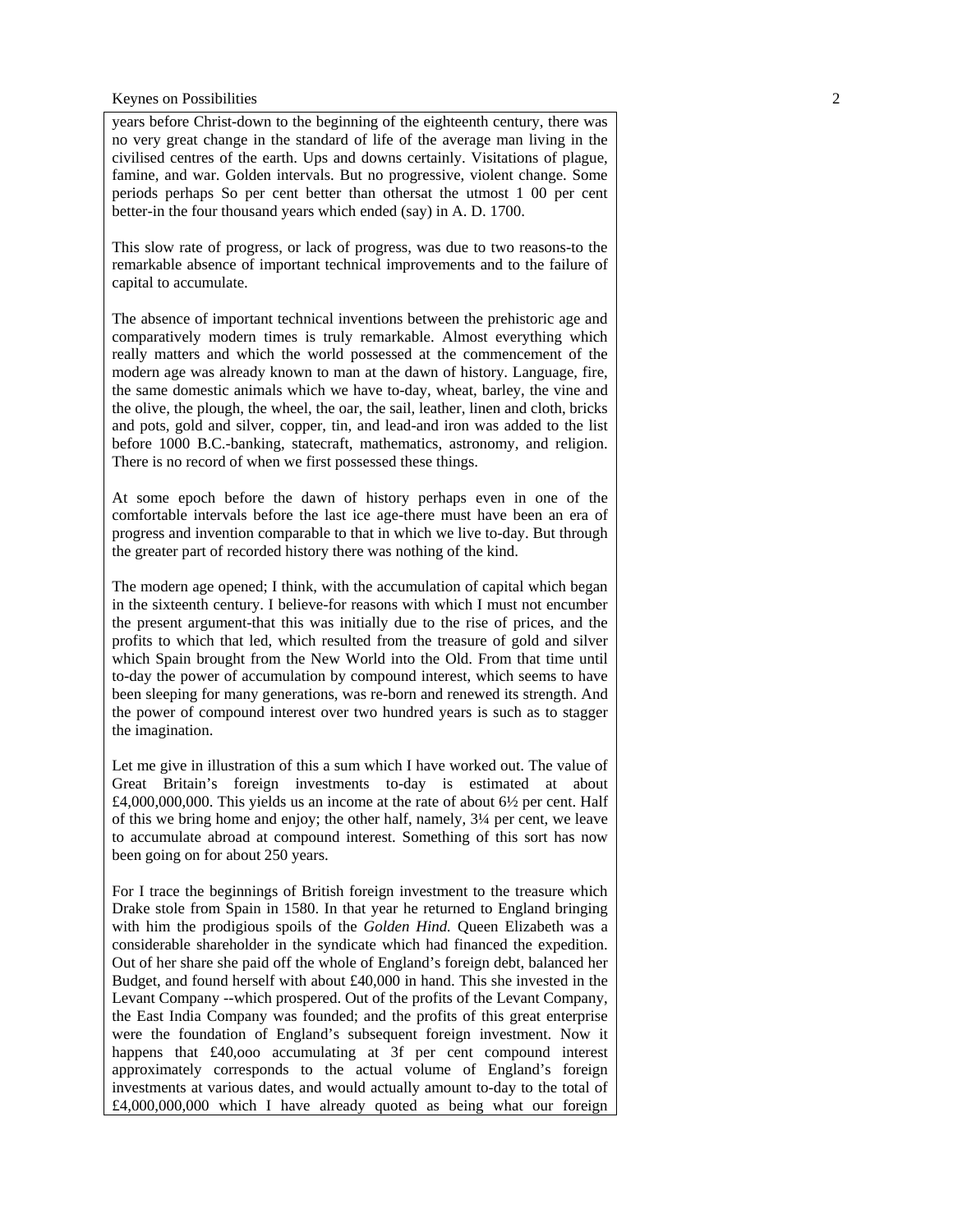investments now are. Thus, every £1 which Drake brought home in 1580 has now become £100,000. Such is the power of compound interest!

From the sixteenth century, with a cumulative crescendo after the eighteenth, the great age of science and technical inventions began, which since the beginning of the nineteenth century has been in full flood--coal, steam, electricity, petrol, steel, rubber, cotton, the chemical industries, automatic machinery and the methods of mass production, wireless, printing, Newton, Darwin, and Einstein, and thousands of other things and men too famous and familiar to catalogue.

What is the result? In spite of an enormous growth in the population of the world, which it has been necessary to equip with houses and machines, the average standard of life in Europe and the United States has been raised, I think, about fourfold. The growth of capital has been on a scale which is far beyond a hundredfold of what any previous age had known. And from now on we need not expect so great an increase of population.

If capital increases, say, 2 per cent per annum, the capital equipment of the world will have increased by a half in twenty years, and seven and a half times in a hundred years. Think of this in terms of material things--houses, transport, and the like.

At the same time technical improvements in manufacture and transport have been proceeding at a greater rate in the last ten years than ever before in history. In the United States factory output per head was 40 per cent greater in 1925 than in 1919. In Europe we are held back by temporary obstacles, but even so it is safe to say that technical efficiency is increasing by more than 1 per cent per annum compound. There is evidence that the revolutionary technical changes, which have so far chiefly affected industry, may soon be attacking agriculture. We may be on the eve of improvements in the efficiency of food production as great as those which have already taken place in mining, manufacture, and transport. In quite a few years-in our own lifetimes I mean-we may be able to perform all the operations of agriculture, mining, and manufacture with a quarter of the human effort to which we have been accustomed.

For the moment the very rapidity of these changes is hurting us and bringing difficult problems to solve. Those countries are suffering relatively which are not in the vanguard of progress. We are being afflicted with a new disease of which some readers may not yet have heard the name, but of which they will hear a great deal in the years to come--namely, *technological unemployment.*  This means unemployment due to our discovery of means of economising the use of labour outrunning the pace at which we can find new uses for labour.

But this is only a temporary phase of maladjustment. All this means in the long run *that mankind is solving its economic problem. I* would predict that the standard of life in progressive countries one hundred years hence will be between four and eight times as high as it is to-day. There would be nothing surprising in this even in the light of our present knowledge. It would not be foolish to contemplate the possibility of afar greater progress still.

## **II**

Let us, for the sake of argument, suppose that a hundred years hence we are all of us, on the average, eight times better off in the economic sense than we are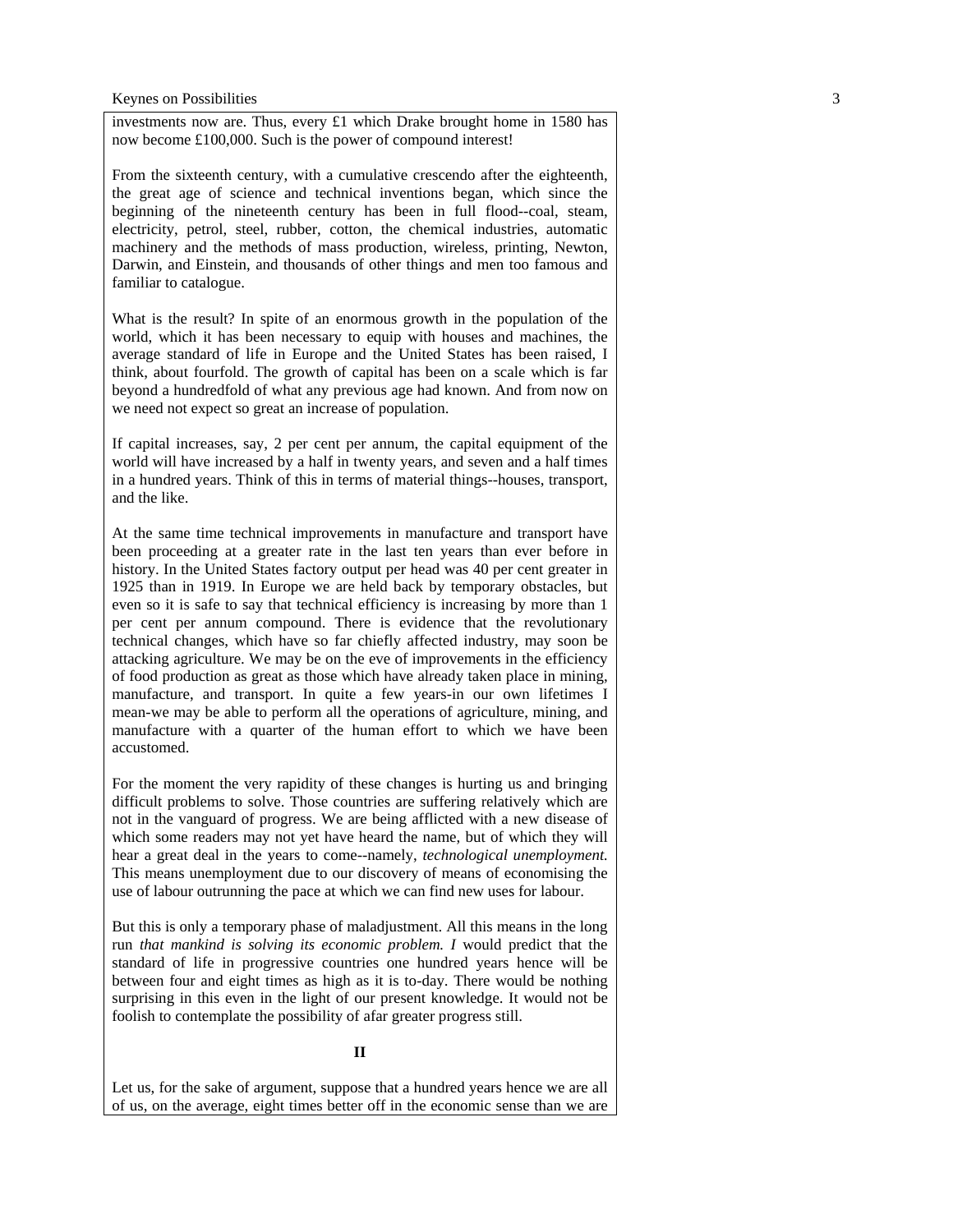to-day. Assuredly there need be nothing here to surprise us.

Now it is true that the needs of human beings may seem to be insatiable. But they fall into two classes --those needs which are absolute in the sense that we feel them whatever the situation of our fellow human beings may be, and those which are relative in the sense that we feel them only if their satisfaction lifts us above, makes us feel superior to, our fellows. Needs of the second class, those which satisfy the desire for superiority, may indeed be insatiable; for the higher the general level, the higher still are they. But this is not so true of the absolute needs-a point may soon be reached, much sooner perhaps than we are all of us aware of, when these needs are satisfied in the sense that we prefer to devote our further energies to non-economic purposes.

Now for my conclusion, which you will find, I think, to become more and more startling to the imagination the longer you think about it.

I draw the conclusion that, assuming no important wars and no important increase in population, the *economic problem* may be solved, or be at least within sight of solution, within a hundred years. This means that the economic problem is not-if we look into the *future-the permanent problem of the human race.* 

Why, you may ask, is this so startling? It is startling because-if, instead of looking into the future, we look into the past-we find that the economic problem, the struggle for subsistence, always has been hitherto the primary, most pressing problem of the human race-not only of the human race, but of the whole of the biological kingdom from the beginnings of life in its most primitive forms.

Thus we have been expressly evolved by nature-with all our impulses and deepest instincts-for the purpose of solving the economic problem. If the economic problem is solved, mankind will be deprived of its traditional purpose.

Will this be a benefit? If one believes at all in the real values of life, the prospect at least opens up the possibility of benefit. Yet I think with dread of the readjustment of the habits and instincts of the ordinary man, bred into him for countless generations, which he may be asked to discard within a few decades.

To use the language of to-day-must we not expect a general "nervous breakdown"? We already have a little experience of what I mean -a nervous breakdown of the sort which is already common enough in England and the United States amongst the wives of the well-to-do classes, unfortunate women, many of them, who have been deprived by their wealth of their traditional tasks and occupations--who cannot find it sufficiently amusing, when deprived of the spur of economic necessity, to cook and clean and mend, yet are quite unable to find anything more amusing.

To those who sweat for their daily bread leisure is a longed--for sweet-until they get it.

There is the traditional epitaph written for herself by the old charwoman:--

Don't mourn for me, friends, don't weep for me never, For I'm going to do nothing for ever and ever.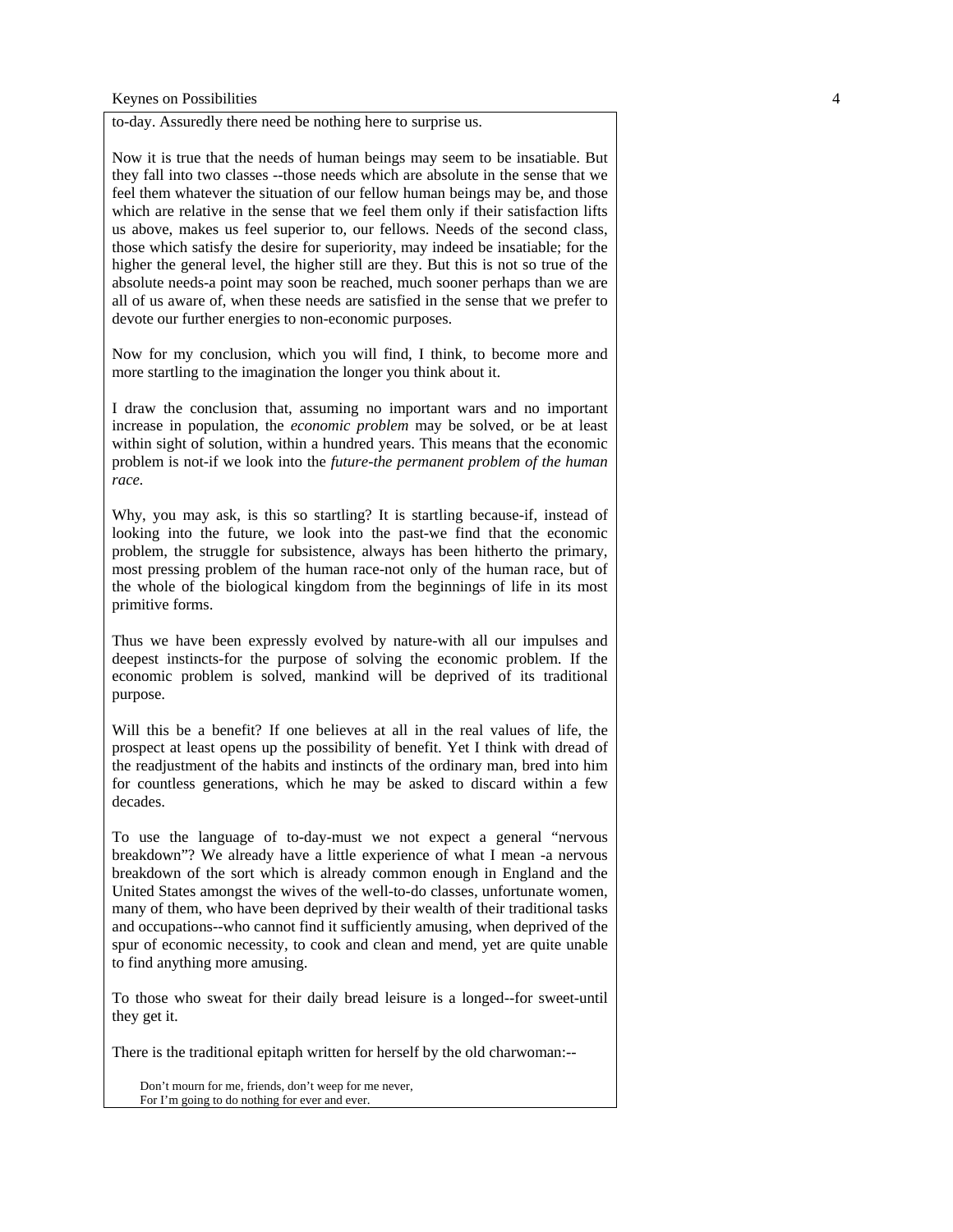This was her heaven. Like others who look forward to leisure, she conceived how nice it would be to spend her time listening-in-for there was another couplet which occurred in her poem:-

With psalms and sweet music the heavens'll be ringing, But I shall have nothing to do with the singing.

Yet it will only be for those who have to do with the singing that life will be tolerable and how few of us can sing!

Thus for the first time since his creation man will be faced with his real, his permanent problem-how to use his freedom from pressing economic cares, how to occupy the leisure, which science and compound interest will have won for him, to live wisely and agreeably and well.

The strenuous purposeful money-makers may carry all of us along with them into the lap of economic abundance. But it will be those peoples, who can keep alive, and cultivate into a fuller perfection, the art of life itself and do not sell themselves for the means of life, who will be able to enjoy the abundance when it comes.

Yet there is no country and no people, I think, who can look forward to the age of leisure and of abundance without a dread. For we have been trained too long to strive and not to enjoy. It is a fearful problem for the ordinary person, with no special talents, to occupy himself, especially if he no longer has roots in the soil or in custom or in the beloved conventions of a traditional society. To judge from the behaviour and the achievements of the wealthy classes to-day in any quarter of the world, the outlook is very depressing! For these are, so to speak, our advance guard-those who are spying out the promised land for the rest of us and pitching their camp there. For they have most of them failed disastrously, so it seems to me-those who have an independent income but no associations or duties or ties-to solve the problem which has been set them.

I feel sure that with a little more experience we shall use the new-found bounty of nature quite differently from the way in which the rich use it to-day, and will map out for ourselves a plan of life quite otherwise than theirs.

For many ages to come the old Adam will be so strong in us that everybody will need to do some work if he is to be contented. We shall do more things for ourselves than is usual with the rich to-day, only too glad to have small duties and tasks and routines. But beyond this, we shall endeavour to spread the bread thin on the butter-to make what work there is still to be done to be as widely shared as possible. Three-hour shifts or a fifteen-hour week may put off the problem for a great while. For three hours a day is quite enough to satisfy the old Adam in most of us!

There are changes in other spheres too which we must expect to come. When the accumulation of wealth is no longer of high social importance, there will be great changes in the code of morals. We shall be able to rid ourselves of many of the pseudo-moral principles which have hag-ridden us for two hundred years, by which we have exalted some of the most distasteful of human qualities into the position of the highest virtues. We shall be able to afford to dare to assess the money-motive at its true value. The love of money as a possession -as distinguished from the love of money as a means to the enjoyments and realities of life -will be recognised for what it is, a somewhat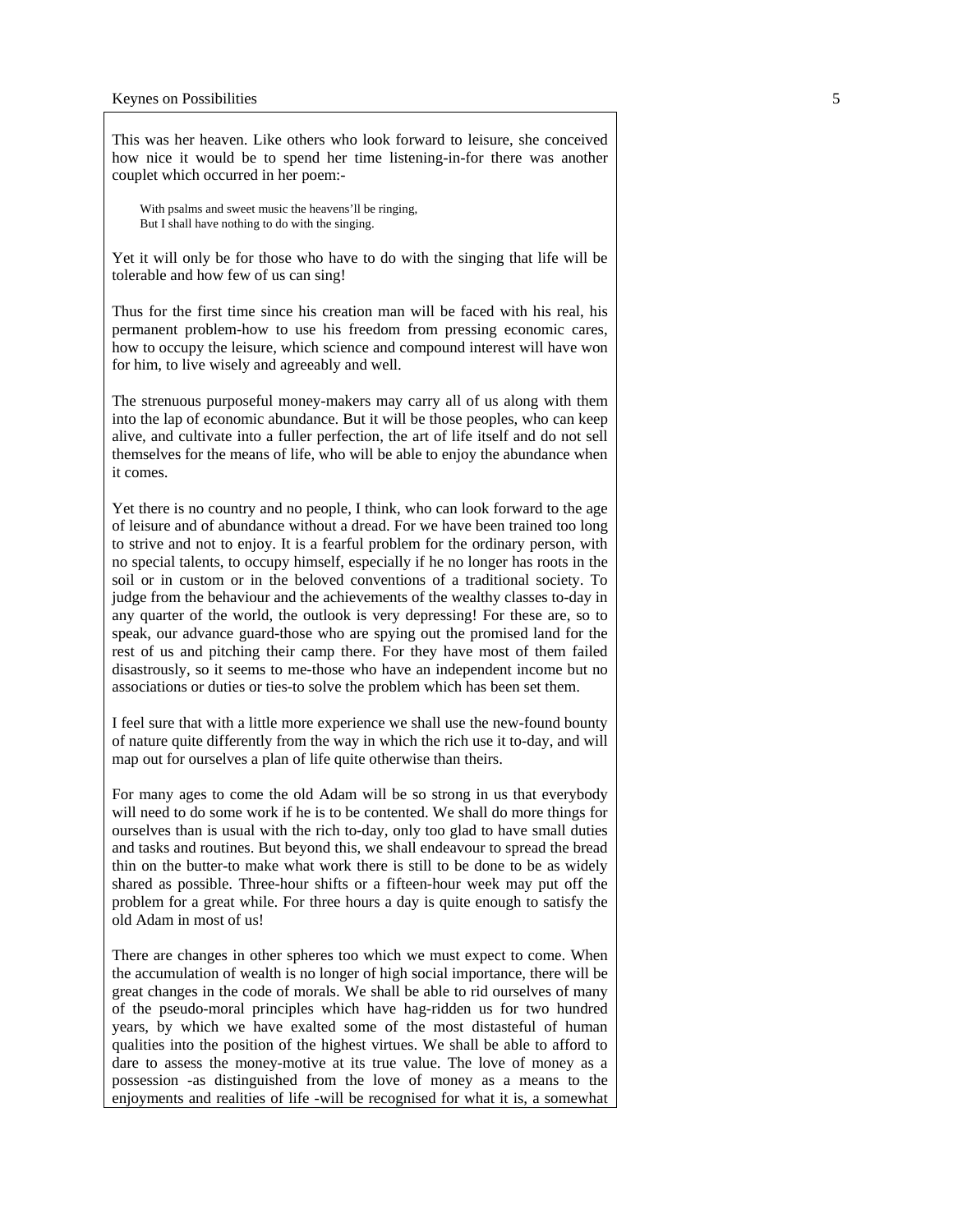disgusting morbidity, one of those semicriminal, semi-pathological propensities which one hands over with a shudder to the specialists in mental disease. All kinds of social customs and economic practices, affecting the distribution of wealth and of economic rewards and penalties, which we now maintain at all costs, however distasteful and unjust they may be in themselves, because they are tremendously useful in promoting the accumulation of capital, we shall then be free, at last, to discard.

Of course there will still be many people with intense, unsatisfied purposiveness who will blindly pursue wealth-unless they can find some plausible substitute. But the rest of us will no longer be under any obligation to applaud and encourage them. For we shall inquire more curiously than is safe to-day into the true character of this "purposiveness" with which in varying degrees Nature has endowed almost all of us. For purposiveness means that we are more concerned with the remote future results of our actions than with their own quality or their immediate effects on our own environment. The "purposive" man is always trying to secure a spurious and delusive immortality for his acts by pushing his interest in them forward into time. He does not love his cat, but his cat's kittens; nor, in truth, the kittens, but only the kittens' kittens, and so on forward forever to the end of cat-dom. For him jam is not jam unless it is a case of jam to-morrow and never jam to-day. Thus by pushing his jam always forward into the future, he strives to secure for his act of boiling it an immortality.

Let me remind you of the Professor in *Sylvie and Bruno :* 

"Only the tailor, sir, with your little bill," said a meek voce outside the door.

"Ah, well, I can soon settle his business," the Professor said to the children, "if you'll just wait a minute. How much is it, this year, my man?" The tailor had come in while he was speaking.

"Well, it's been a-doubling so many years, you see," the tailor replied, a little grufy, "and I think I'd like the money now. It's two thousand pound, it is!"

"Oh, that's nothing!" the Professor carelessly remarked, feeling in his pocket, as if he always carried at least that amount about with him. "But wouldn't you like to wait just another year and make it four thousand? Just think how rich you'd be! Why, you might be a *king,* if you liked!"

"I don't know as I'd care about being a king," the man said thoughtfully. "But it dew sound a powerful sight o' money! Well, I think I'll wait-"

"Of course you will!" said the Professor. "There's good sense in you, I see. Good-day to you, my man!"

"Will you ever have to pay him that four thousand pounds?" Sylvie asked as the door closed on the departing creditor.

"Never, my child!" the Professor replied emphatically. "He'll go on doubling it till he dies. You see, it's always worth while waiting another year to get twice as much money!"

Perhaps it is not an accident that the race which did most to bring the promise of immortality into the heart and essence of our religions has also done most for the principle of compound interest and particularly loves this most purposive of human institutions.

I see us free, therefore, to return to some of the most sure and certain principles of religion and traditional virtue-that avarice is a vice, that the exaction of usury is a misdemeanour, and the love of money is detestable, that those walk most truly in the paths of virtue and sane wisdom who take least thought for